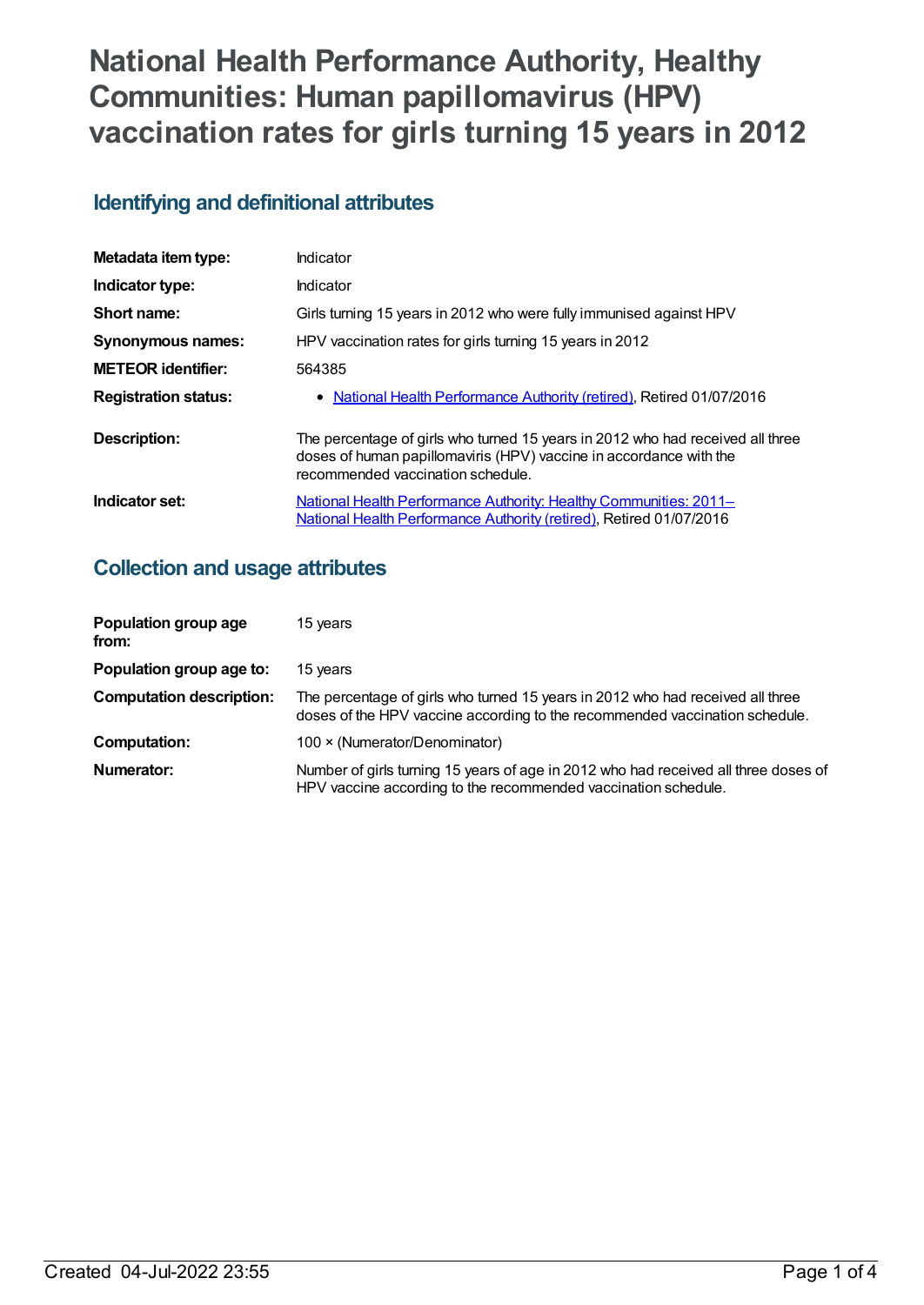[Person—date](https://meteor.aihw.gov.au/content/287007) of birth, DDMMYYYY

**Data Source**

National Human [Papillomavirus](https://meteor.aihw.gov.au/content/581029) Vaccination Program Register

**Guide for use**

Year of birth = "1997" for girls turning 15 years in 2012

### **Data Element / Data Set**

[Person—sex,](https://meteor.aihw.gov.au/content/287316) code N

**Data Source**

National Human [Papillomavirus](https://meteor.aihw.gov.au/content/581029) Vaccination Program Register

**Guide for use**

Females only

#### **Data Element / Data Set**

[Person—human](https://meteor.aihw.gov.au/content/564749) papillomavirus vaccination status, yes/no code N

**Data Source**

National Human [Papillomavirus](https://meteor.aihw.gov.au/content/581029) Vaccination Program Register

#### **Guide for use**

Person–HPV vaccination clinical completion status = Yes.

Only vaccinations reported to the National Human Papillomavirus Vaccination Program Register are included. Records are excluded for:

- Girls whose courses are considered to be incomplete according to the Chief Medical Officer guidelines
- Girls who do not wish their details to be recorded on the National Human Papillomavirus Vaccination Program Register

**Denominator:** Australian Bureau of Statistics Estimated Resident Population of girls aged 15 years as at 30 June 2012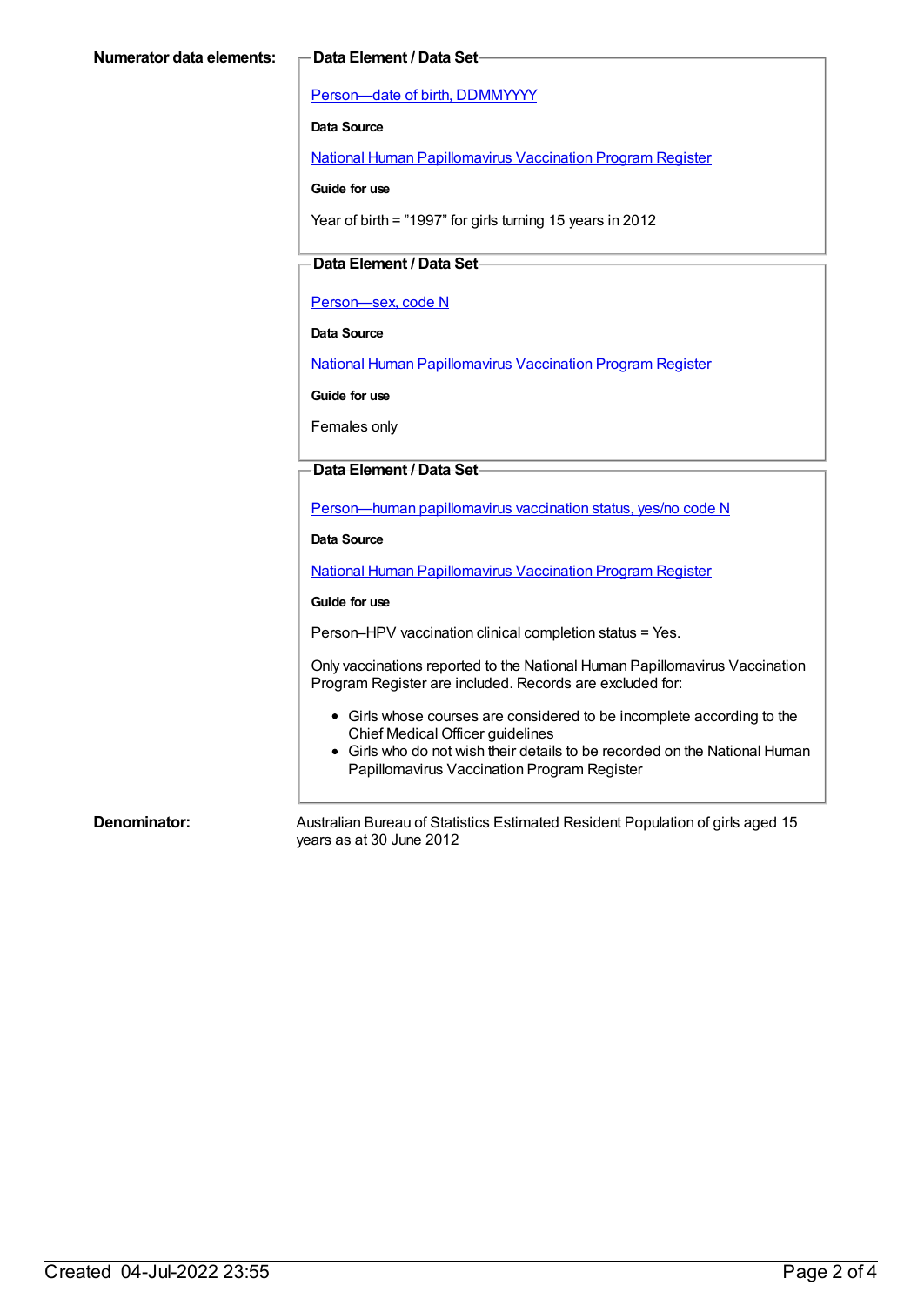| Denominator data<br>elements:           | Data Element / Data Set-                                                                                                                                                                                                                                                          |
|-----------------------------------------|-----------------------------------------------------------------------------------------------------------------------------------------------------------------------------------------------------------------------------------------------------------------------------------|
|                                         | Person-date of birth, DDMMYYYY                                                                                                                                                                                                                                                    |
|                                         | Guide for use                                                                                                                                                                                                                                                                     |
|                                         | Females aged 15 years as at 30 June 2012                                                                                                                                                                                                                                          |
|                                         | Data Element / Data Set-                                                                                                                                                                                                                                                          |
|                                         | Person-sex, code N                                                                                                                                                                                                                                                                |
|                                         | Guide for use                                                                                                                                                                                                                                                                     |
|                                         | Females only                                                                                                                                                                                                                                                                      |
|                                         | Data Element / Data Set-                                                                                                                                                                                                                                                          |
|                                         | Person-estimated resident population of Australia, total people N[N(7)]                                                                                                                                                                                                           |
|                                         | Guide for use                                                                                                                                                                                                                                                                     |
|                                         | Australian Bureau of Statistics Estimated Resident Population of girls aged 15<br>years as at 30 June 2012                                                                                                                                                                        |
|                                         | Data source type: Census based plus administrative by-product data                                                                                                                                                                                                                |
| Disaggregation:                         | By Medicare Local catchment which has been derived from <b>Address-Australian</b><br>postcode, code (Postcode datafile) {NNNN}                                                                                                                                                    |
|                                         | Medicare Locals are primary health care organisations established to improve<br>responsiveness, coordinate primary health care delivery and tackle local health<br>care needs and service gaps. A Medicare Local catchment refers to the<br>geographical area of a Medical Local. |
| <b>Disaggregation data</b><br>elements: | Data Element / Data Set-                                                                                                                                                                                                                                                          |
|                                         | Address-Australian postcode, Australian postcode code (Postcode datafile)<br>{NNNN}                                                                                                                                                                                               |
|                                         | Data Source                                                                                                                                                                                                                                                                       |
|                                         | <b>National Human Papillomavirus Vaccination Program Register</b>                                                                                                                                                                                                                 |
|                                         | Guide for use                                                                                                                                                                                                                                                                     |
|                                         | Postcode in which the girl's home address is located.                                                                                                                                                                                                                             |
|                                         | Data Element / Data Set-                                                                                                                                                                                                                                                          |
|                                         | Administrative health region-Medicare Local identifier, code AANNN                                                                                                                                                                                                                |

# **Representational attributes**

| <b>Representation class:</b>          | Percentage   |
|---------------------------------------|--------------|
| Data type:                            | Integer      |
| Unit of measure:                      | Person       |
| Format:                               | <b>NINN1</b> |
| <b>Indicator conceptual framework</b> |              |